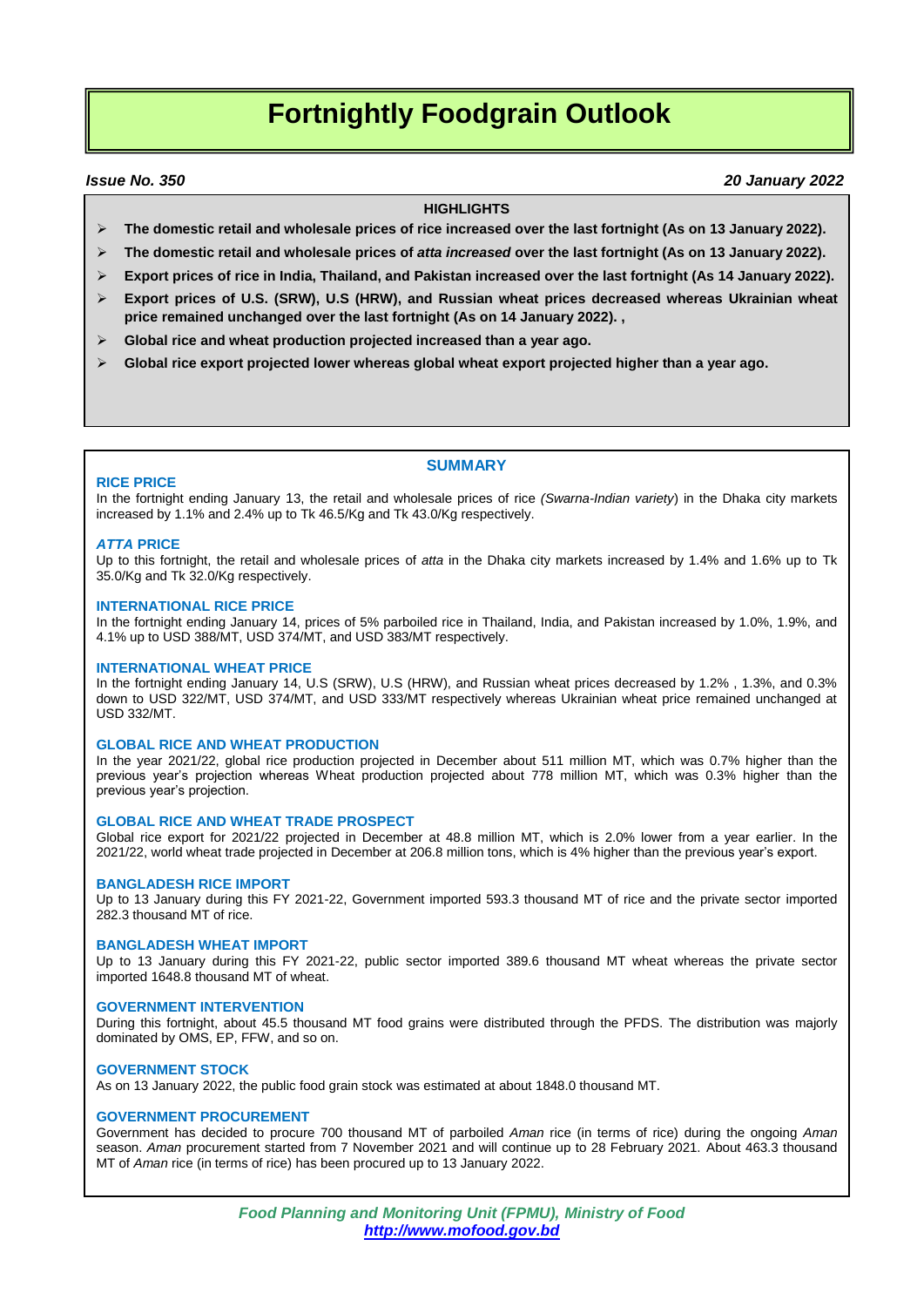# **1. Domestic price: coarse rice and** *atta*

# **Figure** 1: Change in prices of Coarse Rice (Dhaka) Figure 2: Change in prices of *Atta* (Dhaka)



*Source: Department of Agricultural Marketing (DAM), MIS&M (DG Food). Source: Department of Agricultural Marketing (DAM), MIS&M (DG Food).*

# **Table 1: Rice and** *Atta* **price changes (Dhaka city)**

|             |             | change in %            |     |                 |        |                |        |  |  |
|-------------|-------------|------------------------|-----|-----------------|--------|----------------|--------|--|--|
|             |             | over last<br>fortnight |     | over last month |        | over last year |        |  |  |
| <b>RICE</b> |             |                        |     |                 |        |                |        |  |  |
| retail      | 46.50       |                        |     |                 | Ί.     |                | $-0.9$ |  |  |
| wholesale   | 43.00       |                        | 2.4 |                 | 3.6    |                | 3.9    |  |  |
|             | <b>ATTA</b> |                        |     |                 |        |                |        |  |  |
| retail      | 35.00       |                        | 1.4 |                 | $-1.4$ |                | 19.3   |  |  |
| wholesale   | 32.00       |                        | 1.6 |                 | $-1.5$ |                | 22.5   |  |  |

*Source: DAM; Arrows indicate the direction of price change: red if a more than a 5% annual or 1% monthly/fortnightly rise, green if more than a 5% annual or a 1%monthly/fortnightly Decrease; yellow otherwise, the yearly change is calculated fortnight to fortnight.*

#### *ATTA*

Up to this fortnight, the retail and wholesale prices of *atta* in the Dhaka city markets increased by 1.4% and 1.6% up to Tk 35.0/Kg and Tk 32.0/Kg respectively. Over the last month, the retail and wholesale prices of *atta* in the Dhaka city markets decreased by 1.4% and 1.5% respectively. The point-to-point retail and wholesale prices were 19.3% and 22.5% higher respectively comparing to the corresponding period of the last year.

# **2. International price**

**Figure 3: Rice wholesale price in Dhaka and Kolkata Figure 4: Wheat wholesale price in Dhaka and and FOB Prices in relevant international markets FOB Prices in relevant international markets** 



*Source: For average weekly FOB prices: USDA, FAO, Jackson Sons & Co. (London) Lid and Agrimarket Weekly. For average wholesale prices: Department of Agriculture Marketing, Govt. of Bangladesh and Department of Consumer Affairs, Government of India*

#### **RICE**

In the fortnight ending January 14, prices of 5% parboiled rice in Thailand, India, and Pakistan increased by 1.0%, 1.9%, and 4.1% up to USD 388/MT, USD 374/MT, and USD 383/MT respectively. Over the same period, West Bengal parboiled rice price decreased by 6.6% down to USD 351/MT. However, the Dhaka city wholesale price of rice increased by 2.1% up to USD 500/MT.

#### **WHEAT**

In the fortnight ending January 14, U.S (SRW), U.S (HRW), and Russian wheat prices decreased by 1.2% , 1.3%, and 0.3% down to USD 322/MT, USD 374/MT, and USD 333/MT respectively whereas Ukrainian wheat price remained unchanged at USD 332/MT.

Note: DAM has not been updating the price of wheat of the Dhaka city markets since September 2020.



#### **RICE**

During this fortnight, the retail and wholesale prices of rice *(Swarna-Indian variety*) in the Dhaka city markets increased by 1.1% and 2.4% up to Tk 46.5/Kg and Tk 43.0/Kg respectively. Over the last month, the retail and wholesale prices of rice in the Dhaka city markets increased by 1.1% and 3.6% respectively. The point-to-point retail price was 0.9% lower and the wholesale price was 3.9% higher respectively than that of the corresponding period of the last year.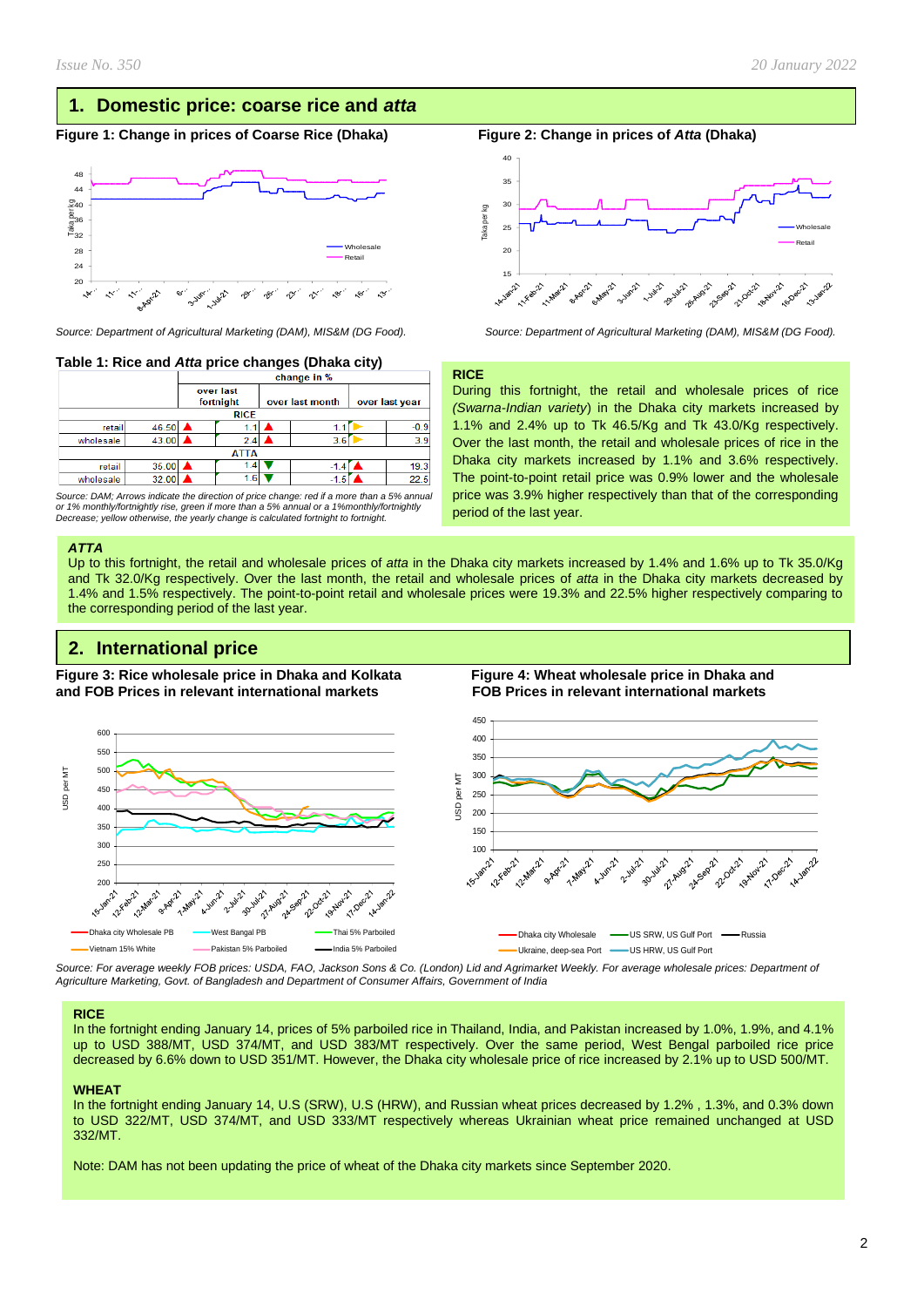#### **Table 2: Chicago Board of Trade SRW Futures (USD/MT)**

| change                                              | MAR (H22) MAY (K22) JUL (N22) SEP (U22) DEC (Z22) |         |            |         |         |  |  |  |
|-----------------------------------------------------|---------------------------------------------------|---------|------------|---------|---------|--|--|--|
| 7-Jan                                               | <b>2791</b>                                       | 279     | <b>278</b> | 2791    | 281     |  |  |  |
| 14-Jan                                              | <b>2721</b>                                       | 274     | 271        | 272     | 274     |  |  |  |
| change                                              | $-2.3%$                                           | $-2.1%$ | $-2.6%$    | $-2.5%$ | $-2.5%$ |  |  |  |
| Table 3: Kansas Board of Trade HRW Futures (USD/MT) |                                                   |         |            |         |         |  |  |  |
| change                                              | MAR (H22) MAY (K22) JUL (N22) SEP (U22) DEC (Z22) |         |            |         |         |  |  |  |
| 7-Jan                                               | 285                                               | 285     | 285        | 286     | 289I    |  |  |  |

14-Jan | 274**| 2**75| 276**| 278| 281**|

*Source: U.S. Wheat Associates Weekly Price Report, Conversion rates: 1USD/bu = 36.743 USD/MT* change -3.8% -3.6% -3.1% -2.9% -2.8% -2.8% -

# **3. Global production and stock**

#### **Table4:Rice world production and stock(million MT)**

| <b>RICE</b>       | 2019/20 | 2020/21 | 2021/22<br>forecast | change 2021/22<br>over 2020/21 |
|-------------------|---------|---------|---------------------|--------------------------------|
| <b>Production</b> | 499     | 507     | 511                 | 0.7%                           |
| Ending stocks     | 182     | 187     | 187                 | $-0.1\%$                       |

*Source:* **USDA (Grain: World Markets and Trade, December 2021)**

#### **RICE**

Global rice production in December 2021/22 projected about511 million MT, which was 0.7% higher than the previous year's projection. Global production is down 0.9 million tons from the previous forecast but 3.6 million tons larger than a year earlier. Ending stocks in December 2021/22 projected about187 million MT, which was 0.5% higher than the previous year (USDA, December 2021).

# **4. Global trade**

#### **Table6: Main rice annual exporters (million MT milled)**

|                    | 2019/20 | 2020/21 | 2019/20-<br>2020/21<br>change | 2021/22<br>projected | 2020/21-<br>2021/22<br>change |
|--------------------|---------|---------|-------------------------------|----------------------|-------------------------------|
| Thailand           | 5.71    | 5.70    | 0%                            | 6.50                 | 14%                           |
| Vietnam            | 6.17    | 6.20    | 1%                            | 6.40                 | 3%                            |
| <b>USA</b>         | 2.86    | 2.95    | 3%                            | 2.85                 | $-3%$                         |
| Pakistan           | 3.93    | 3.90    | $-1\%$                        | 4.00                 | 3%                            |
| India              | 14.58   | 20.20   | 39%                           | 18.00                | $-11%$                        |
| <b>Others</b>      | 11.99   | 10.84   | $-10%$                        | 11.05                | 2%                            |
| <b>World total</b> | 45.23   | 49.79   | 10%                           | 48.80                | $-2.0%$                       |

#### **Table 7:Main wheat annual exporters (million MT)**

|                    | 2019/20 | 2020/21 | 2019/20-<br>2020/21<br>change | 2021/22<br>projected | 2020/21-<br>2021/22<br>change |
|--------------------|---------|---------|-------------------------------|----------------------|-------------------------------|
| <b>USA</b>         | 26.39   | 26.70   | 1%                            | 23.50                | $-12%$                        |
| European Union     | 39.79   | 29.74   | $-25%$                        | 37.00                | 24%                           |
| Canada             | 23.48   | 27.70   | 18%                           | 15.50                | $-44%$                        |
| Australia          | 10.12   | 19.72   | 95%                           | 26.00                | 32%                           |
| Ukraine            | 21.02   | 16.85   | $-20%$                        | 24.20                | 44%                           |
| Russia             | 34.49   | 38.50   | 12%                           | 36.00                | $-6%$                         |
| <b>Others</b>      | 39.62   | 38.81   | $-2\%$                        | 44.66                | 15%                           |
| <b>World total</b> | 194.90  | 198.03  | 2%                            | 206.86               | 4%                            |

*Source:* USDA (Grain: World Markets and Trade, December2021)*rice and wheat; arrows indicate* The Direction of export quantities Change: red if more than 10% change from previous year,<br>yellow more than 5% and green lessthan5% change. For rice, 2019/20 is calendar year 2020,<br>2020/21 is calendar year 2021, 2021/22 is

All Wheat futures prices were down this week. CBOT SRW wheat futures price this week lost \$5/MT from last week's prices to end at \$272/MT. Similarly, KCBT hard red winter (HRW) futures lost \$11/MT from last week's prices to close at \$274/MT (Wheat Associates, January 2022) (Table-2 & 3).

#### **WHEAT**

Global wheat production in December 2021/22 projected about778 million MT, which was 0.1% lower than the previous year's projection. Global production is up this month with higher estimates for Australia, Canada, and Russia only partly offset by a downward revision for Iran. Ending stocks in December 2021/22 projected about 278 million MT, which was 4.8% lower than the previous year (USDA, December 2021).

#### **Table 5: Wheat world production and stock (millionMT)**

| Wheat             | 2019/20 | 2020/21 | 2021/22<br>forecast | change 2021/22<br>over 2020/21 |
|-------------------|---------|---------|---------------------|--------------------------------|
| <b>Production</b> | 762     | 776     | 778                 | 0.3%                           |
| Ending stocks     | 296     | 290     | 278                 | $-4.0%$                        |

*Source:* **USDA (Grain: World Markets and Trade December 2021)**

#### **RICE**

- Global rice export for 2021/22 projected in December at 48.8million MT, which is 2.0% lower than the projection of a year earlier (USDA, December 2021).
- Much of the expected year-to-year decline in global trade is the result of weaker imports of Indian rice by Bangladesh and Vietnam. India's 2022 exports are projected to drop 2.2 million tons from the 2021 record to 18.0 million, still the second-highest on record. Cambodia, China, and the U.S.'s exports are also projected to decline. The U.S. exports are forecast to drop because of tighter supplies and resulting in higher prices. These declines in exports in 2022 are expected to be partially offset by increased exports from Australia, Brazil, Burma, Pakistan, Paraguay, Thailand, Uruguay, and Vietnam, with Thailand's exports projected to increase the most.

#### **WHEAT**

- In the 2021/22, world wheat trade projected in November at about 206.8 million tons, which is 4% higher than the previous year's export (USDA, December2021).
- 2021/22 global wheat production is projected to be a record with trade year (TY) exports at 206.9 million MT and TY imports at 203.0 million MT. Australia and the EU export projections are revised up due to larger domestic production. Strong first-quarter shipments result in higher exports for India and Ukraine. The largest change to TY imports is for Iran, which continues to receive shipments from Russia, despite Russia's wheat export tax continuing to rise (USDA, December 2021).

As Indonesia, starts to ease COVID-related restrictions, its food use and imports of wheat are expected to increase as food away from home resumes. China has had a slow pace on wheat shipments and reduced purchases from France resulting in a decrease in imports.(USDA, December 2021).